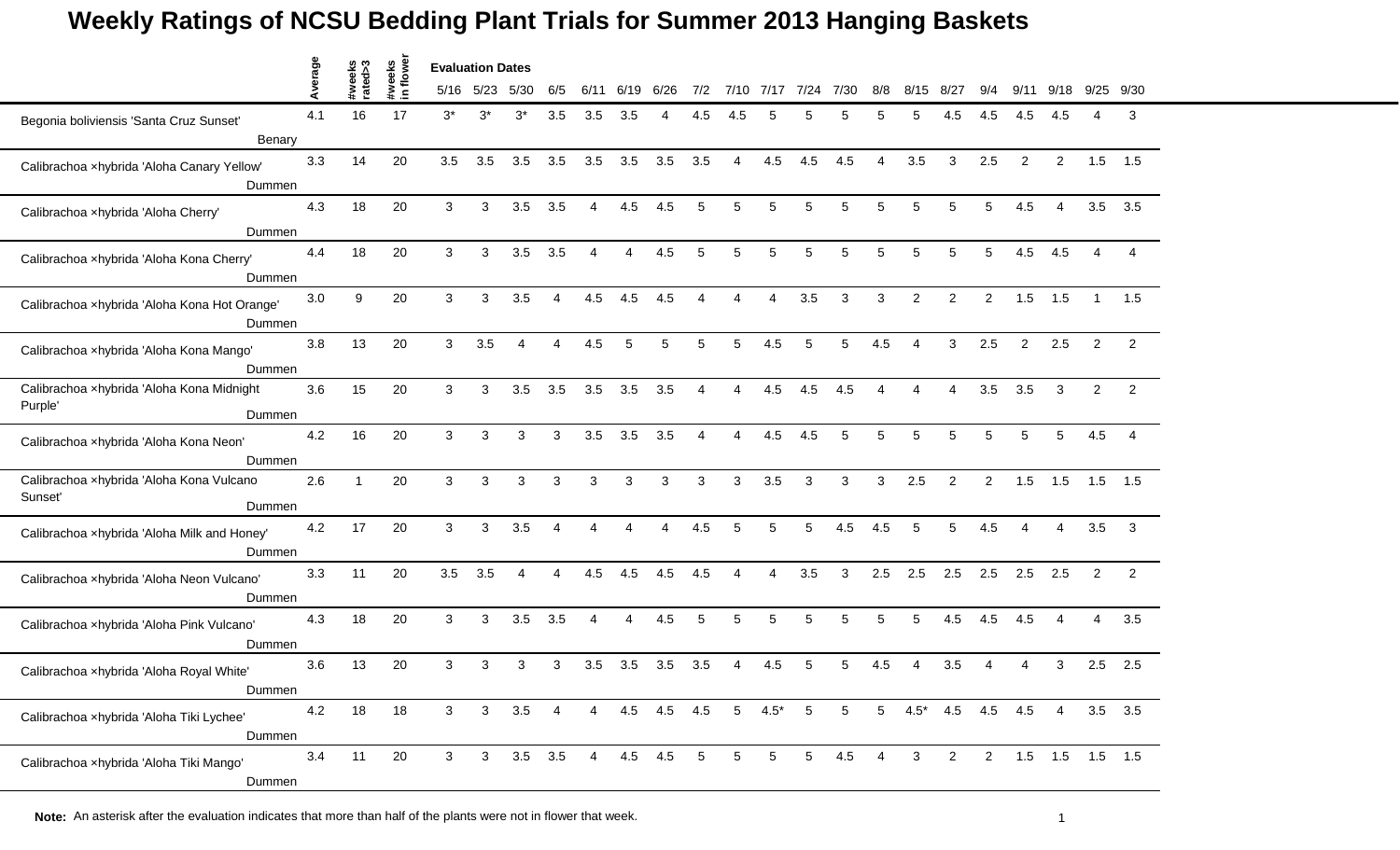|                                                                        |         |                   |                     | <b>Evaluation Dates</b> |           |                          |                        |      |                        |                          |                |          |                |      |                 |                |                          |                |     |      |                        |                |                |
|------------------------------------------------------------------------|---------|-------------------|---------------------|-------------------------|-----------|--------------------------|------------------------|------|------------------------|--------------------------|----------------|----------|----------------|------|-----------------|----------------|--------------------------|----------------|-----|------|------------------------|----------------|----------------|
|                                                                        | Average | #weeks<br>rated>3 | #weeks<br>in flower |                         | 5/16 5/23 | 5/30                     | 6/5                    | 6/11 | 6/19                   | 6/26                     | 7/2            | 7/10     | 7/17           | 7/24 | 7/30            | 8/8            | 8/15                     | 8/27           | 9/4 | 9/11 | 9/18                   | 9/25           | 9/30           |
| Calibrachoa xhybrida 'Aloha Vulcano Gold'<br>Dummen                    | 3.9     | 16                | 20                  | 3.5                     | 3.5       |                          |                        |      | 4.5                    | 4.5                      | 5              |          |                |      | 5               | 4.5            |                          | 3.5            | 3.5 | 3    | 2.5                    | $\overline{2}$ | 1.5            |
| Calibrachoa xhybrida 'Aloha Vulcano Sunset'<br>Dummen                  | 3.9     | 16                | 20                  | 3                       | 3         | 3.5                      | 3.5                    | 3.5  | 4                      | $\overline{A}$           | 4.5            | 5        | 5              | 4.5  | 4.5             | 4.5            | 4.5                      | 4              | Δ   |      | Δ                      | 3              | 2.5            |
| Calibrachoa xhybrida 'Cabaret Bright Red'<br><b>Ball FloraPlant</b>    | 4.0     | 15                | 20                  | 3                       | 3         | 3                        | 3                      | 3    | 3.5                    | $\boldsymbol{\varDelta}$ | 4              | 4.5      | 5              | 5    | 5               | 5              | 5                        | 4.5            | 4.5 | 4.5  | $\boldsymbol{\Lambda}$ | 3.5            | 3.5            |
| Calibrachoa xhybrida 'Cabaret Deep Yellow'<br><b>Ball FloraPlant</b>   | 3.0     | 10                | 20                  | 3                       | 3         | $\boldsymbol{\varDelta}$ | 4.5                    | 4.5  | 5                      | 5                        | 5              | 5        | 5              | 4.5  | 3.5             | 2.5            | 1.5                      | -1             | 0.5 | 0.5  | 0.5                    | 0.5            | 0.5            |
| Calibrachoa xhybrida 'Cabaret Purple Impr'<br><b>Ball FloraPlant</b>   | 4.0     | 13                | 19                  | 3                       | 3.5       |                          |                        | 4.5  | 5                      | 5                        | 5              | 5        |                | 5    | 5               |                |                          | 3              |     | 3    | 2.5                    | 2.5            | 2.5            |
| Calibrachoa xhybrida 'Callie Bright Red'<br>Syngenta Flowers           | 3.7     | 16                | 20                  | 3                       | 3         | 3.5                      | 3.5                    | 3.5  | 3.5                    | $\overline{4}$           | 4.5            | 4.5      | 5              | 4.5  | 4.5             | $\overline{4}$ | $\boldsymbol{\Lambda}$   | 3.5            | 3.5 | 3.5  | 3.5                    | 3              | 2.5            |
| Calibrachoa xhybrida 'Callie Coral Pink'<br>Syngenta Flowers           | 4.1     | 19                | 20                  | 3                       | 3.5       | 3.5                      | 3.5                    | 4    | $\boldsymbol{\Lambda}$ | $\Delta$                 | 4.5            | 4.5      | 5              | 4.5  | 4.5             | 4.5            | 4.5                      | 4.5            | 4.5 | 4.5  | Δ                      | 4              | 3.5            |
| Calibrachoa xhybrida 'Callie Deep Yellow'<br>Syngenta Flowers          | 3.4     | 14                | 20                  | 3                       | 3         | 3.5                      | 3.5                    | 4    | 3.5                    | 3.5                      | 3.5            | 3.5      | 3.5            | Δ    | 4               |                | $\boldsymbol{\Lambda}$   | 3.5            | 3.5 | 3    | 3                      | $\overline{2}$ | $\overline{2}$ |
| Calibrachoa xhybrida 'Callie Light Blue 11'<br>Syngenta Flowers        | 4.0     | 12                | 20                  | 3                       | 3         | 3                        | 3                      | 3    | 3                      | 3                        | 3.5            | $\Delta$ | 4.5            | 5    | 5               |                | 5                        | 5              |     | 5    | 4.5                    | 3.5            | 3              |
| Calibrachoa xhybrida 'Callie Purple'<br>Syngenta Flowers               | 4.4     | 18                | 20                  | 3                       | 3         | 3.5                      | 3.5                    | 3.5  | 3.5                    | $\overline{4}$           | 4.5            | 4.5      | 5              | 5    | 5               | 5              | 5                        | 5              | 5   | 5    | 5                      | 4.5            | 4.5            |
| Calibrachoa xhybrida 'Callie Rose 11'<br>Syngenta Flowers              | 3.3     | 14                | 20                  | 3                       | 3         | 3.5                      | 3.5                    | 3.5  | 3.5                    | 3.5                      | 3.5            | 3.5      | $\overline{4}$ | 4    | 4               | 4              | 3.5                      | 3.5            | 3.5 | 3    | 2.5                    | 2              | 2              |
| Calibrachoa xhybrida 'Callie Star Pink'<br>Syngenta Flowers            | 3.9     | 17                | 20                  | 3.5                     | 3.5       | $\boldsymbol{\Lambda}$   | $\boldsymbol{\Lambda}$ | 4.5  | 4.5                    | 4.5                      | Δ              | 4.5      | 4.5            | 4.5  | 4.5             |                |                          | Δ              |     | 3.5  | 3                      | $\overline{2}$ | $\overline{2}$ |
| Calibrachoa xhybrida 'Callie White 11'<br>Syngenta Flowers             | 3.7     | 16                | 20                  | 3                       | 3.5       | 3.5                      | 3.5                    | 3.5  | 3.5                    |                          |                |          | 4.5            | 4.5  | 4.5             | 4.5            | $\boldsymbol{\varDelta}$ | 3.5            | 3.5 | 3.5  | 3                      | 3              | 3              |
| Calibrachoa xhybrida 'Callie Yellow Impr'<br>Syngenta Flowers          | 4.0     | 18                | 20                  | 3                       | 3         | $3.5\quad 3.5$           |                        | 3.5  | $3.5$ $3.5$            |                          | $\overline{4}$ |          | 4.5 4.5        | 4.5  |                 |                | 4.5 4.5 4.5              | 4.5            | 4.5 | 4.5  | 4.5                    | 4              | 4              |
| Calibrachoa xhybrida 'Can-Can Coral Reef'<br><b>Burpee Home Garden</b> | 2.6     | 9                 | 20                  | 3                       | 3         | $3.5$ $3.5$              |                        |      |                        |                          |                | 4        | 4              |      | 3.5 2.5 2.5 1.5 |                |                          | $\overline{1}$ |     |      | $0.5$ 0.5              |                | $0.5$ 0.5      |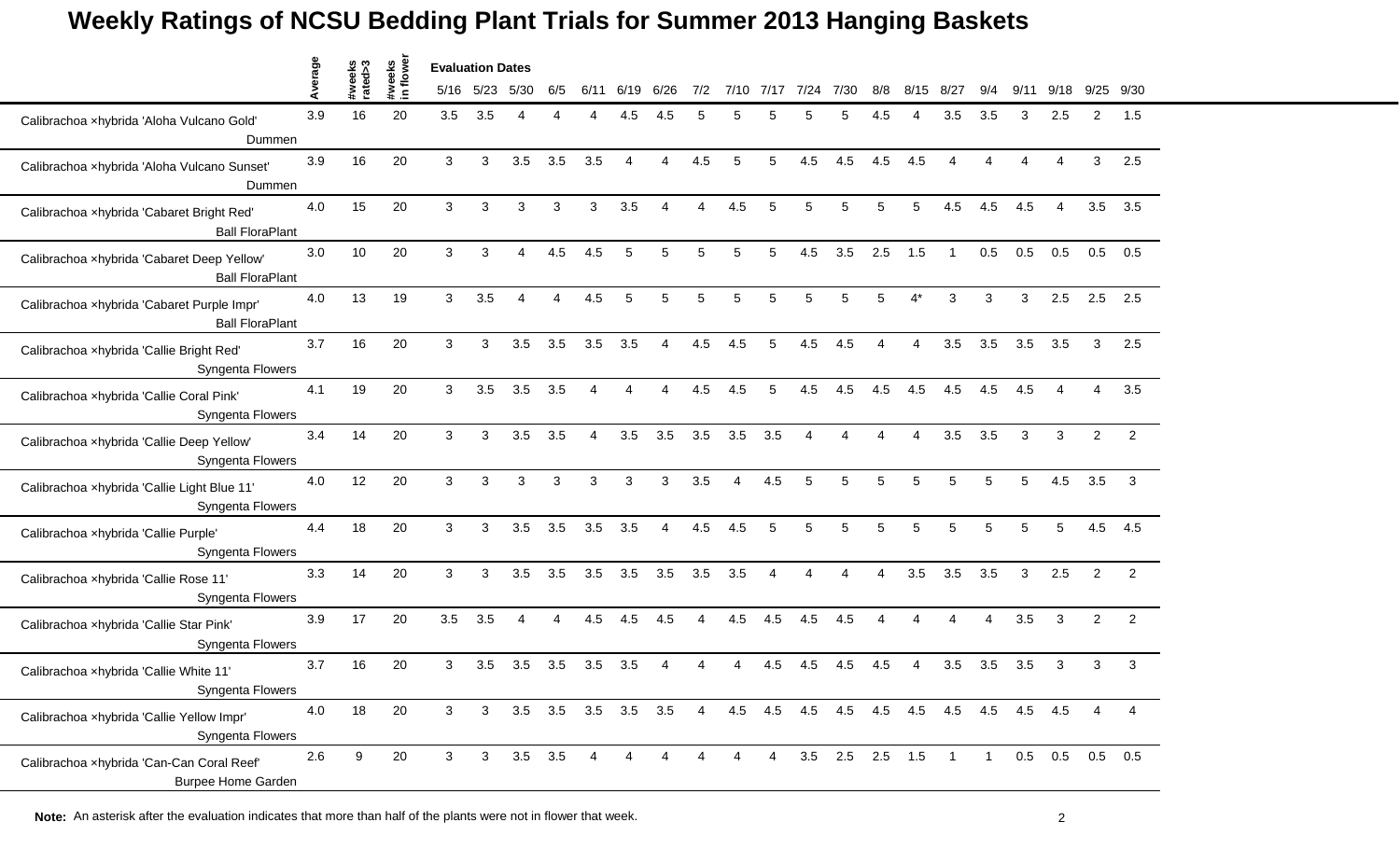|                                                                                 |         |                   |                    | <b>Evaluation Dates</b> |        |                                 |                |                          |       |                |                |          |      |                        |                       |          |        |                 |                          |                |      |                |                |
|---------------------------------------------------------------------------------|---------|-------------------|--------------------|-------------------------|--------|---------------------------------|----------------|--------------------------|-------|----------------|----------------|----------|------|------------------------|-----------------------|----------|--------|-----------------|--------------------------|----------------|------|----------------|----------------|
|                                                                                 | Average | #weeks<br>rated>3 | #weeks<br>in flowe | 5/16                    | 5/23   | 5/30                            | 6/5            | 6/11                     | 6/19  | 6/26           | 7/2            | 7/10     | 7/17 | 7/24                   | 7/30                  | 8/8      | 8/15   | 8/27            |                          | 9/             | 9/18 | 9/25           | 9/30           |
| Calibrachoa xhybrida 'Can-Can Dark Purple'<br><b>Ball FloraPlant</b>            | 3.9     | 15                | 20                 | 3.5                     | 3.5    | 4                               |                | 4.5                      | 4.5   | 4.5            |                |          |      | 4.5                    | 4.5                   |          | 3.5    | 3               | 3                        | 3.5            | 3    | 2.5            | 2.5            |
| Calibrachoa xhybrida 'Can-Can Hot Pink Star'<br><b>Ball FloraPlant</b>          | 3.2     | 12                | 20                 | 3                       | 3.5    | 3.5                             | 3.5            | $\boldsymbol{\varDelta}$ | 4     |                |                | $\Delta$ | 4.5  | $\boldsymbol{\Lambda}$ | Δ                     | $\Delta$ | 3      | 2.5             | $\overline{2}$           | $\overline{c}$ | 1.5  | $\mathbf{1}$   |                |
| Calibrachoa xhybrida 'Can-Can Purple Star'<br><b>Ball FloraPlant</b>            | 3.8     | 12                | 20                 | 3                       | 3      | 3.5                             | 4              | $\boldsymbol{\Lambda}$   | 4.5   | 5              | 5              | 5        | 5    | 5                      | 5                     | 4.5      | 4      | 3               | 3                        | 3              | 2.5  | 2              | $\overline{2}$ |
| Calibrachoa xhybrida 'Kwik Kombo Callie Color<br>Wheel Mix'<br>Syngenta Flowers | 3.6     | 15                | 20                 | 3                       | 3      | 3.5                             | 3.5            | 3.5                      | 3.5   | 3.5            | 4              | 4.5      | 4.5  | 4.5                    | 4.5                   | 4.5      | 4      | 3.5             | 3.5                      | 3.5            | 3    | 2.5            | 2              |
| Calibrachoa xhybrida 'Mini-Famous Compact<br>Blue Impr'<br>Selecta              | 4.1     | 16                | 20                 | 3                       | 3      | 3                               | 3              | 3.5                      | 3.5   |                | 4.5            | 4.5      | 4.5  | 4.5                    | 4.5                   | 5        | 5      |                 | 4.5                      | 4.5            | 4.5  | 4.5            |                |
| Calibrachoa xhybrida 'Mini-Famous Double Blue'<br>Selecta                       | 4.4     | 19                | 20                 | 3                       | 3.5    | 3.5                             | 3.5            | $\overline{4}$           | 4.5   | 5              | 5              | 5        | 5    | 5                      | 5                     | 5        | 4.5    | 4.5             | 4.5                      | 5              | 5    | 4.5            | 3.5            |
| Calibrachoa xhybrida 'Mini-Famous Double Pink<br>Vein'<br>Selecta               | 3.5     | 13                | 20                 | 3                       | 3      | 3.5                             | 3.5            | 3.5                      | 3     | 3              | 3              | 3.5      | 3.5  | 3.5                    | $\boldsymbol{\Delta}$ |          |        |                 |                          |                |      | 3              | 2.5            |
| Calibrachoa xhybrida 'Mini-Famous Double Red'<br>Selecta                        | 3.6     | 14                | 20                 | 3.5                     | 3.5    | 3.5                             | 3.5            | 3.5                      | 4     |                | Δ              | 4.5      | 5    | 5                      | Δ                     | 4        | 3.5    | 3               | 3                        | 2.5            | 2.5  | 2.5            | 2.5            |
| Calibrachoa xhybrida 'Mini-Famous Double White'<br>Selecta                      | 3.0     | 3                 | 20                 | 3                       | 3      | 3                               | 3              | 3                        | 3     | 3              | 3              | 3        | 3.5  | 3.5                    | 3.5                   | 3        | 3      | 3               | 3                        | 3              | 2.5  | 2.5            | 2.5            |
| Calibrachoa xhybrida 'Mini-Famous iGeneration<br>Pink'<br>Selecta               | 4.0     | 17                | 19                 | $\mathbf{3}$            | 3.5    | 4                               | Δ              | Δ                        | 4     |                | $\Delta$       | 4.5      | 4.5  | 4.5                    | 5                     | 4.5      | $4.5*$ | Δ               | $\boldsymbol{\varDelta}$ | 4              | 3.5  | 3              | 2.5            |
| Calibrachoa xhybrida 'Mini-Famous iGeneration<br>Rose Vein'<br>Selecta          | 4.0     | 19                | 20                 | 3                       | 3.5    | 3.5                             | 3.5            | 3.5                      | 3.5   | 3.5            | 3.5            | 4        | 4.5  | 4.5                    | 4.5                   | 4.5      | 4.5    | 4.5             | 4.5                      | 4.5            | 4.5  | 4.5            | 4              |
| Calibrachoa xhybrida 'Mini-Famous iGeneration<br>White'<br>Selecta              | 4.1     | 19                | 20                 | 3                       | 3.5    | 3.5                             | 3.5            | 3.5                      | 3.5   | 4              | 4.5            | 5        | 4.5  | 4.5                    | 4.5                   | 4.5      | 4.5    | 4.5             | 4.5                      | 4.5            |      | 3.5            | 3.5            |
| Cartharanthus roseus 'Cora Cascade Apricot'<br>Syngenta Flowers                 | 3.3     | 11                | 17                 | $1.5*$                  | $1.5*$ | $2^*$                           | $\overline{2}$ | $\overline{2}$           | 2.5   | 2.5            | 3              | 3.5      |      | 4.5                    | 5                     | 4.5      | 4.5    | 4.5             | 4.5                      |                |      | 3.5            | 3              |
| Impatiens hawkerii 'Sonic Deep Red'<br>Syngenta Flowers                         | 4.4     | 20                | 15                 |                         |        | $3.5^*$ $3.5^*$ $3.5^*$ $3.5^*$ |                | $\overline{4}$           | $4^*$ | $\overline{4}$ | 4.5            | 4.5      | 5    | 5                      | 5                     | 5        | 5      | 5               | 5                        | 5              | 4.5  | 4.5            | $\overline{4}$ |
| Impatiens hawkerii 'Sonic Lilac'<br>Syngenta Flowers                            | 3.9     | 18                | 16                 |                         |        | $3.5^*$ $3.5^*$ $3.5^*$ $3.5$   |                | 4                        | $4^*$ | $\overline{4}$ | $\overline{4}$ | 4.5 4.5  |      | 4                      | $4\overline{ }$       |          |        | 4.5 4.5 4.5 4.5 |                          | 4              | 3.5  | 3 <sup>1</sup> | 2.5            |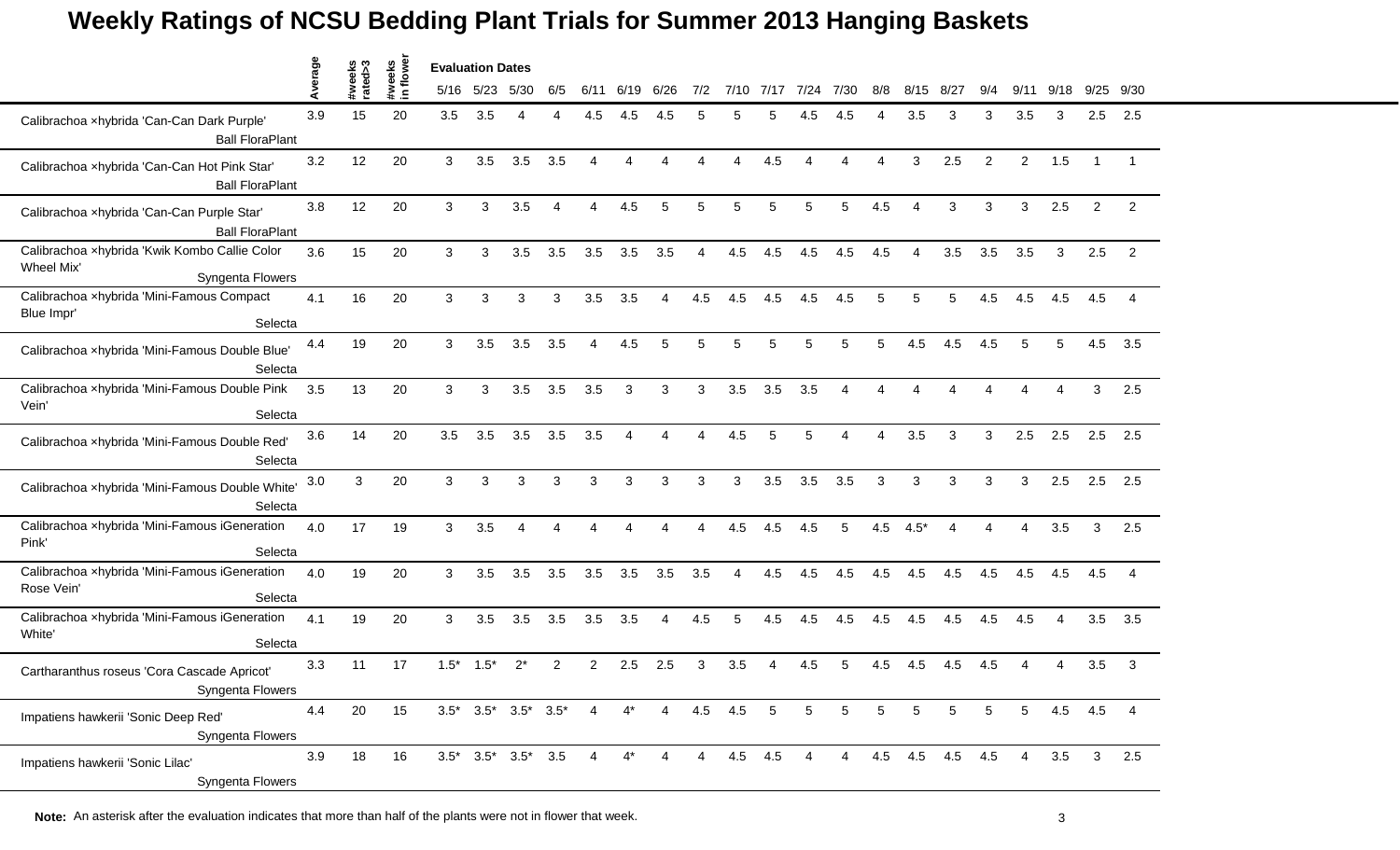|                                                                              | erage |                   |                     | <b>Evaluation Dates</b> |                |                          |                        |        |                |                                                   |                        |                 |           |                          |                |                 |        |                            |                |                |                |                |              |
|------------------------------------------------------------------------------|-------|-------------------|---------------------|-------------------------|----------------|--------------------------|------------------------|--------|----------------|---------------------------------------------------|------------------------|-----------------|-----------|--------------------------|----------------|-----------------|--------|----------------------------|----------------|----------------|----------------|----------------|--------------|
|                                                                              |       | #weeks<br>rated>3 | #weeks<br>in flower |                         | 5/16 5/23      | 5/30                     | 6/5                    | 6/11   | 6/19           | 6/26                                              | 7/2                    |                 | 7/10 7/17 | 7/24                     | 7/30           | 8/8             | 8/15   | 8/27                       | 9/4            | 9/11           | 9/18           |                | 9/25 9/30    |
| Impatiens hawkerii 'Sonic Magic Pink'<br>Syngenta Flowers                    | 4.4   | 19                | 20                  | 3.5                     | Δ              |                          |                        | 4.5    | 4.5            | 4.5                                               | 5                      | 5               |           | 5                        | 4.5            | 4.5             | 4.5    | 4.5                        | 4.5            | 4.5            |                | Δ              | 3            |
| Impatiens hawkerii 'Sonic Orange'<br>Syngenta Flowers                        | 4.4   | 19                | 15                  | $3^*$                   | $3.5*$         | $3.5*$                   | $3.5*$                 | $4^*$  | 4.5            | 4.5                                               | 5                      | 4.5             | 5         | 5                        | 5              | 5               | 5      | 5                          | 5              | 4.5            |                | $\overline{A}$ | 3.5          |
| Impatiens hawkerii 'Sonic Salmon'<br>Syngenta Flowers                        | 4.1   | 19                | 18                  | $3^*$                   | 3.5            | 3.5                      | 3.5                    | 3.5    | $4^*$          | $\overline{A}$                                    | 4.5                    | 5               | 5         | 5                        | 5              | 5               | 4.5    |                            | Δ              | Δ              |                | 4              | 3.5          |
| Impatiens hawkerii 'Sonic Sweet Purple'<br>Syngenta Flowers                  | 3.9   | 19                | 17                  | $3^*$                   | $3.5*$         | $3.5*$                   | 3.5                    | 4      | 4              |                                                   |                        | Δ               | 4.5       | 4.5                      | Δ              |                 |        |                            |                | Δ              |                | 3.5            | 3.5          |
| Impatiens hawkerii 'Sonic White'<br>Syngenta Flowers                         | 3.9   | 16                | 15                  | $3^*$                   | $3^*$          | $3^*$                    | $3^*$                  | $3.5*$ | 3.5            | 3.5                                               |                        | 5               | 5         | 4.5                      | 4.5            |                 |        |                            | 4.5            |                |                |                |              |
| Lantana camara 'Kwik Kombo Bandana Lemon<br>Squeeze Mix'<br>Syngenta Flowers | 4.3   | 16                | 20                  | 3                       | 3              | 3                        | 3                      | 3.5    | 4              | 4.5                                               | 4.5                    | 4.5             | 5         | 5                        | 5              | 5               | 5      | 5                          | 5              | 4.5            | 4.5            | $\overline{4}$ | Δ            |
| Multi- species 'Confetti Garden Blazing Maple'<br>Dummen                     | 3.4   | 11                | 19                  | 3                       | 4              | 4.5                      | 4.5                    | 4.5    | 5              | 5                                                 | 4.5                    | 4.5             | 4.5       | 4.5                      | 3.5            | 3               | $2.5*$ | 2                          | $\overline{2}$ | 2              | $\overline{2}$ | 1.5            | 1.5          |
| Multi- species 'Confetti Garden Hawaiian<br>Flamingo'<br>Dummen              | 3.0   | 12                | 15                  | 3.5                     | 3.5            | $\boldsymbol{\varDelta}$ | 4                      | 4      | 4.5            | 4.5                                               | 4.5                    | 4.5             | 4.5       | $\overline{4}$           | 3.5            | 3               | $2.5*$ | $1.5*$                     | $\overline{1}$ | 0.5            | $0.5*$         |                | $0.5^*$ 0.5* |
| Multi- species 'Confetti Garden Hawaiian Hilo'<br>Dummen                     | 4.3   | 20                | 20                  | 3.5                     | 3.5            | 4.5                      | 4.5                    | 4.5    | 5              | 5                                                 | 5                      | 5               |           | 4.5                      | 4.5            | 4.5             | 4.5    |                            |                |                | 3.5            | 3.5            | 3.5          |
| Multi- species 'Confetti Garden Mochaccino Melt'<br>Dummen                   | 3.6   | 12                | 17                  | 3.5                     | 3.5            | 4.5                      | 4.5                    | 4.5    | 5              | 5                                                 | 4.5                    | 4.5             | 4.5       | $\boldsymbol{\varDelta}$ | 4              | 3               | $2.5*$ | $2.5*$                     | $2.5*$         | 2.5            | 2.5            | 2              | 1.5          |
| Multi- species 'Confetti Garden Oktoberfest'<br>Dummen                       | 3.1   | 12                | 19                  | 3.5                     | 4              | 4.5                      | $\boldsymbol{\Lambda}$ | 4      | 4              |                                                   | $\boldsymbol{\Lambda}$ | 4               | 4.5       | 4.5                      | 4              | $\mathbf{2}$    | $1.5*$ | 1.5                        | 1.5            | 1.5            | 1.5            | 1.5            | - 1          |
| Multi- species 'Confetti Garden Pineapple Punch'<br>Dummen                   | 3.5   | 14                | 19                  | 3.5                     | 3.5            | 4                        | $2.5*$                 | 2.5    | 2.5            | 3                                                 | 3.5                    | 4               | 4.5       | 4.5                      | 4.5            | 4               | 4      | 3.5                        | 3.5            | 3.5            | 3.5            | 3              | 2.5          |
| Multi- species 'Confetti Garden Purple Cleopatra'<br>Dummen                  | 3.5   | 13                | 20                  | 3.5                     | 4              | 4.5                      | 4.5                    | 4.5    | 4.5            | 4.5                                               | 4.5                    | 5               | 4.5       | 4.5                      | 4              | 3.5             | 2.5    | 2.5                        | 2              | 2              | 1.5            | 1.5            | 1.5          |
| Multi- species 'Confetti Garden Rockin Red'<br>Dummen                        | 3.0   | 10                | 20                  | 3 <sup>7</sup>          | 3.5            | $\overline{4}$           | $\overline{4}$         | 4.5    | 5 <sub>5</sub> |                                                   |                        | 4.5 4.5 4.5 4.5 |           | $\overline{4}$           | 3 <sup>1</sup> |                 |        | 2  1.5  1.5  1.5  1.5  1.5 |                |                |                | $\overline{1}$ |              |
| Multi- species 'Confetti Garden Water Colours'<br>Dummen                     | 2.8   | $\overline{7}$    | 17                  | 3.5                     | $\overline{4}$ |                          |                        |        |                | 4.5 $2^*$ 2.5 <sup>*</sup> 2.5 <sup>*</sup> 2.5 3 |                        | $3.5\quad 4$    |           | $\overline{4}$           |                | $3.5$ $2.5$ $2$ |        | $\overline{2}$             | $\overline{2}$ | $\overline{2}$ | $\overline{2}$ | $2^{\circ}$    | 1.5          |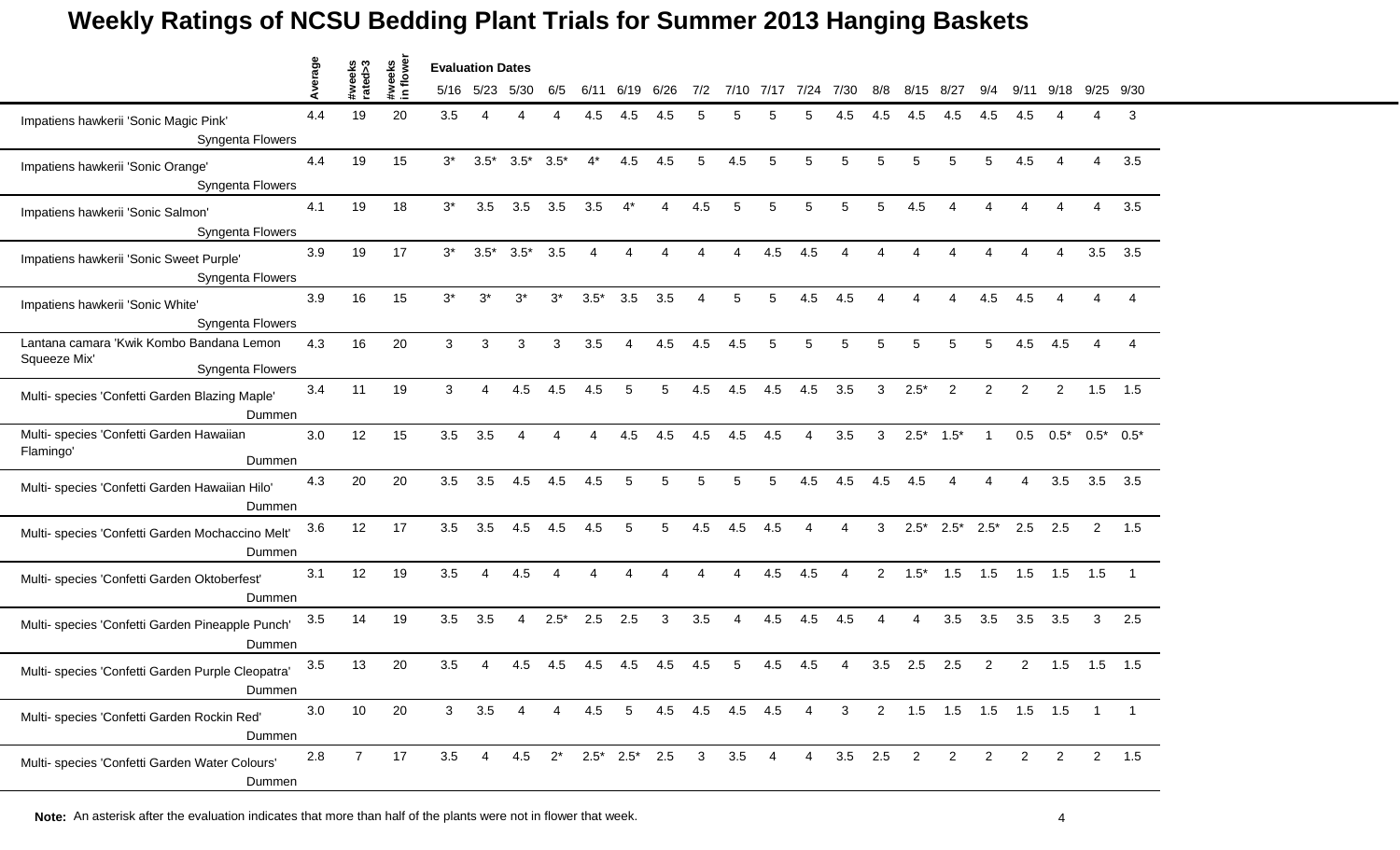|                                                                           | verage | #weeks<br>rated>3 |                    | <b>Evaluation Dates</b> |           |                        |       |           |        |      |     |         |        |                          |      |                |                |                          |                |                |                |                |                |
|---------------------------------------------------------------------------|--------|-------------------|--------------------|-------------------------|-----------|------------------------|-------|-----------|--------|------|-----|---------|--------|--------------------------|------|----------------|----------------|--------------------------|----------------|----------------|----------------|----------------|----------------|
|                                                                           | ⋖      |                   | #weeks<br>in flowe |                         | 5/16 5/23 | 5/30                   | 6/5   | 6/11      | 6/19   | 6/26 | 7/2 | 7/10    | 7/17   | 7/24                     | 7/30 | 8/8            | 8/15           | 8/27                     | 9/4            | 9/11           | 9/18           | 9/25           | 9/30           |
| Multi- species 'Kwik Kombo Desert Sunset Mix'<br>Syngenta Flowers         | 3.3    | 12                | 20                 | 3.5                     | Λ         |                        |       | 4.5       |        |      |     |         |        |                          |      |                | 1.5            | 1.5                      | 1.5            | 1.5            | 1.5            | 1.5            | 1.5            |
| Multi- species 'Kwik Kombo Fire and Ice Mix'<br>Syngenta Flowers          | 3.1    | 12                | 19                 | 3.5                     | Δ         | 4.5                    | Δ     | $\Lambda$ | Δ      | 4.5  | 4.5 | 5       | 5      | 4.5                      | 4.5  | 2              | 1.5            | $1^*$                    | $\overline{1}$ |                |                | $\overline{1}$ | $\overline{1}$ |
| Multi- species 'Kwik Kombo Night in Pompeii Mix'<br>Syngenta Flowers      | 3.7    | 12                | 20                 | 3.5                     | Δ         | 4.5                    | 4.5   | 4.5       | 4.5    | 5    | 5   | 5       | 5      | 5                        | 5    | 3              | $\overline{2}$ | 2.5                      | $\overline{2}$ | $\overline{2}$ | $\overline{2}$ | $\overline{2}$ | $\overline{2}$ |
| Multi- species 'Kwik Kombo Primary Perfection<br>Mix'<br>Syngenta Flowers | 3.6    | 12                | 20                 | 3.5                     | 4         | 4.5                    | 4.5   | 5         | 4.5    | 5    | 5   | 5       |        | 4.5                      | 4.5  | 2.5            | 2              | 2.5                      | 2.5            | $\overline{2}$ | $\overline{2}$ | $\overline{2}$ | 1.5            |
| Multi- species 'Kwik Kombo Summer Skyline Mix'<br>Syngenta Flowers        | 4.0    | 18                | 20                 | 3.5                     | 3.5       |                        |       | 4.5       | 4.5    | 4.5  | 5   | 5       |        | 4.5                      | 4.5  | Δ              | 3.5            | 3.5                      |                | 3.5            | 3.5            | 3              | 2.5            |
| Multi- species 'MixMaster Jewel Tones'<br><b>Ball FloraPlant</b>          | 4.3    | 19                | 18                 | 3.5                     | 4         | 4.5                    | 4.5   | 4.5       | 5      | 5    | 5   | 4.5     | $4.5*$ | 4.5                      | 4.5  | 4.5            | $4.5*$         | $\boldsymbol{\varDelta}$ | Δ              | 4.5            | 4              | 3.5            | 3              |
| Multi- species 'MixMaster Laguna Beach'<br><b>Ball FloraPlant</b>         | 4.1    | 16                | 20                 | 3                       | 3.5       | Δ                      | 4     | 4.5       | 4.5    | 4.5  | 5   | 5       | 5      | 5                        | 5    | 5              | $\overline{4}$ | 3.5                      | 4              | 3.5            | 3              | 3              | $\overline{2}$ |
| Multi- species 'MixMaster Sundance'<br><b>Ball FloraPlant</b>             | 4.4    | 20                | 19                 | 3.5                     | 3.5       | 4.5                    | 4.5   | 5         | 5      | 5    | 5   | 5       | 5      | 4.5                      | 5    | 4.5            | $4^*$          | 3.5                      | 4              | 4.5            |                | 3.5            | 3.5            |
| Multi- species 'Trixi Blueberry Parfait 14'<br>Selecta                    | 3.3    | 12                | 17                 | 3.5                     | 3.5       |                        | $2^*$ | $2.5*$    | $2.5*$ | 2.5  | 2.5 | 3       | 3      | 3.5                      | 3.5  | 3.5            | 3.5            | 3.5                      |                |                |                | 3.5            | 3              |
| Multi- species 'Trixi Double Date 14'<br>Selecta                          | 4.1    | 20                | 19                 | 3.5                     | 3.5       | $\boldsymbol{\Lambda}$ | Δ     | Δ         | 4.5    | 4.5  | 4.5 | 5       | 4.5    | 4.5                      | 4.5  | 4.5            | $3.5*$         | 3.5                      | 4              | $\overline{4}$ | 3.5            | 3.5            | 3.5            |
| Multi- species 'Trixi Twinlke Star 14'<br>Selecta                         | 3.4    | 12                | 18                 | 3                       | 3         | $\Lambda$              | $2^*$ | $2.5*$    | 2.5    | 2.5  | 2.5 | 3       | 3.5    | $\boldsymbol{\varDelta}$ | Δ    |                |                |                          | Δ              | 4.5            | $\Delta$       | 3.5            | 3.5            |
| Pelargonium 'Great Balls of Fire Blue'<br>Dummen                          | 3.4    | 11                | 20                 | 3                       | 3         | 3.5                    | 3.5   | 3.5       | Δ      |      |     |         |        |                          | 4    | 3.5            | 3              | 2.5                      | 3              | 3              | 3              | 2.5            | 2.5            |
| Pelargonium 'Great Balls of Fire Dark Red'<br>Dummen                      | 3.1    | 10                | 20                 | 3                       | 3         | 3.5                    | 3.5   |           | 4.5    | 4.5  | 4.5 | 4.5     |        |                          | 3.5  | 3              | 2.5            | 2                        | 2              | 1.5            | 1.5            | 1.5            | 1.5            |
| Pelargonium 'Great Balls of Fire Deep Rose'<br>Dummen                     | 3.7    | 13                | 20                 | 3.5                     | 3.5       | 4                      | 4     | 4         | 4.5    | 4.5  | 5   | 5       | 4.5    | 4.5                      | 4    | 3.5            | 3              | $\mathbf{3}$             | 3 <sup>1</sup> |                | $2.5$ 2.5      |                | $2.5$ 2.5      |
| Pelargonium 'Great Balls of Fire Lavender'<br>Dummen                      | 3.5    | 11                | 20                 | 3 <sup>1</sup>          | 3.5       | Δ                      |       | 4         | 4.5    | 4.5  | 4.5 | 4.5 4.5 |        | 4                        | 3.5  | 3 <sup>3</sup> |                | $2.5$ 2.5                |                | 2.5 2.5 2.5    |                |                | $2.5$ 2.5      |

**Note:** An asterisk after the evaluation indicates that more than half of the plants were not in flower that week. 55 \$50.55 \$50.55 \$50.55 \$1.55 \$1.55 \$1.55 \$1.55 \$1.55 \$1.55 \$1.55 \$1.55 \$1.55 \$1.55 \$1.55 \$1.55 \$1.55 \$1.55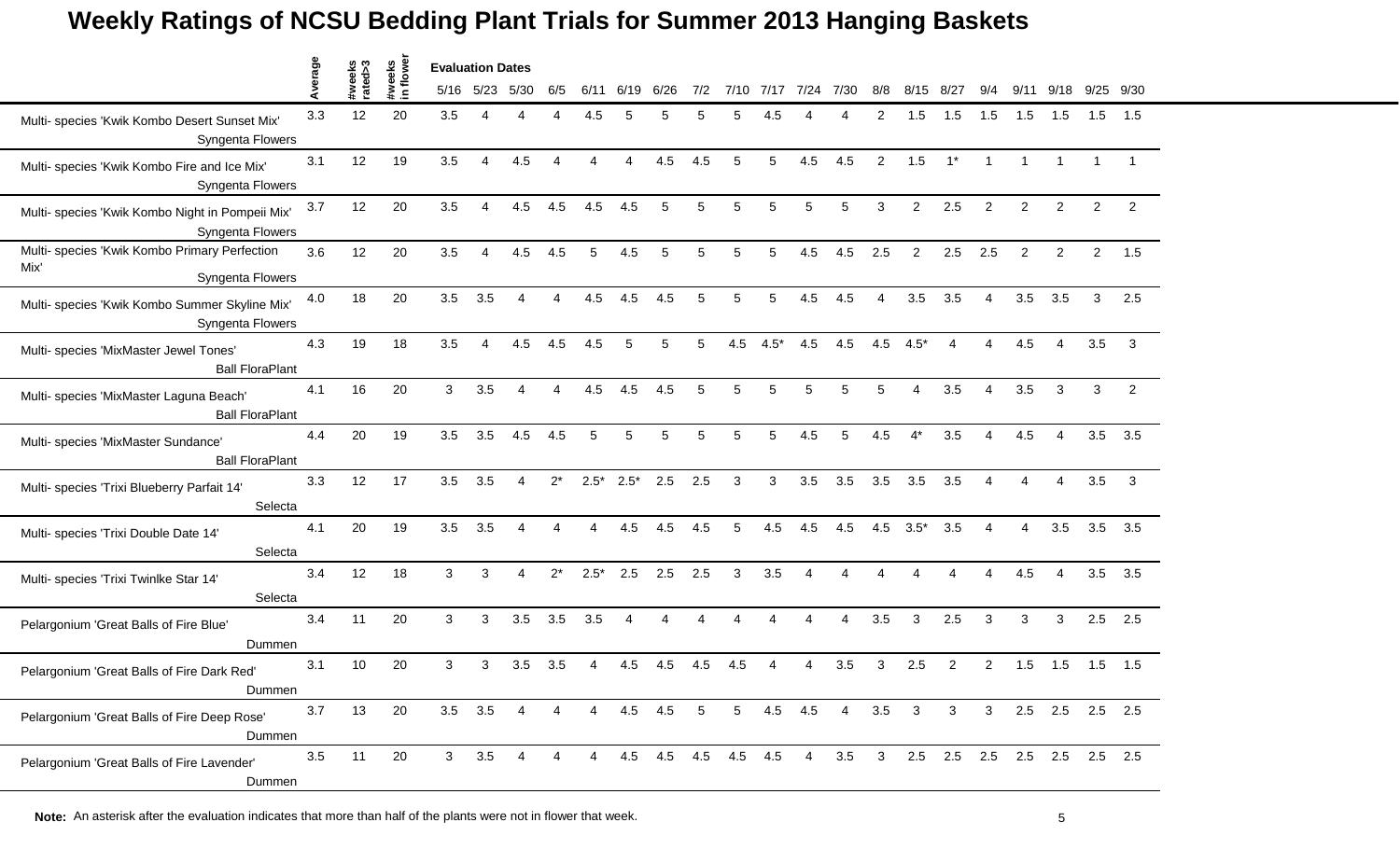|                                                                                   | verage |                   |                    | <b>Evaluation Dates</b> |       |                |     |        |      |                             |     |      |      |              |                |                         |                 |                                   |                |                |                |                |                |
|-----------------------------------------------------------------------------------|--------|-------------------|--------------------|-------------------------|-------|----------------|-----|--------|------|-----------------------------|-----|------|------|--------------|----------------|-------------------------|-----------------|-----------------------------------|----------------|----------------|----------------|----------------|----------------|
|                                                                                   | ⋖      | #weeks<br>rated>3 | #weeks<br>in flowe | 5/16                    | 5/23  | 5/30           | 6/5 | 6/11   | 6/19 | 6/26                        | 7/2 | 7/10 | 7/17 | 7/24         | 7/30           | 8/8                     | 8/15            | 8/27                              | 9/4            | 9/             | 9/18           | 9/25           | 9/30           |
| Pelargonium 'Great Balls of Fire Merlot'<br>Dummen                                | 3.3    | 12                | 20                 | 3.5                     | Δ     |                |     |        |      |                             | 4.5 | 4.5  | 4.5  | 3.5          | 3.5            | 3                       | 2.5             | $\mathcal{P}$                     | 2              | 2              | $\mathcal{P}$  | 2              | 2              |
| Pelargonium 'Great Balls of Fire White'<br>Dummen                                 | 2.7    | 8                 | 20                 | 3                       | 3     | 3.5            | 3.5 | 3.5    | 3.5  | 3.5                         | 3.5 | 3.5  | 3.5  | 3            | 2.5            | $\overline{2}$          | 2               | $\overline{2}$                    | 2              | $\overline{c}$ | 1.5            | 1.5            | 1.5            |
| Pelargonium interspecific 'Caliente Dark Rose'<br>Syngenta Flowers                | 3.9    | 14                | 20                 | 3                       | 3.5   | $\overline{4}$ | Δ   | 4.5    | 4.5  | 4.5                         | 4.5 | 4.5  | 5    | 5            | 4.5            | 3.5                     | 3.5             | 3.5                               | 3              | 3              | 3              | 3              | 3              |
| Pelargonium interspecific 'Caliente Deep Red'<br><b>Syngenta Flowers</b>          | 3.1    | 11                | 20                 | 3                       | 3.5   | 3.5            | 3.5 | 3.5    | 4    |                             | Δ   | 4.5  | 4.5  | 4.5          | 3.5            | 2.5                     | 2.5             | 2                                 | 2              | $\overline{2}$ | $\overline{2}$ | 1.5            | 1.5            |
| Pelargonium interspecific 'Caliente Fire'<br>Syngenta Flowers                     | 4.0    | 15                | 20                 | 3                       | 3     | 3.5            |     |        | 4.5  |                             | 5   | 5    |      | 5            | 4.5            |                         |                 |                                   |                | 3.5            | 3              | 3              | 2.5            |
| Pelargonium interspecific 'Caliente Lavender'<br>Syngenta Flowers                 | 3.7    | 14                | 20                 | 3                       | 3     | 3.5            | 3.5 | 4      | 4.5  | 4.5                         | 4.5 | 4.5  | 4.5  | 4.5          | 4              | 3.5                     | 3.5             | 3.5                               | 3.5            | 3              | 3              | $\mathbf{3}$   | 3              |
| Pelargonium interspecific 'Caliente Orange'<br>Syngenta Flowers                   | 4.4    | 19                | 20                 | 3                       | 3.5   | $\overline{4}$ | 4   | 4.5    | 4.5  | 4.5                         | 5   | 5    | 5    | 5            | 4.5            | 4.5                     | Δ               | 4                                 | 4.5            | 4.5            | 4.5            | 4.5            | 4.5            |
| Pelargonium interspecific 'Calliope Burgundy'<br><b>Syngenta Flowers</b>          | 4.6    | 20                | 18                 | 3.5                     | $4^*$ | $4.5*$         | 4.5 | 5      | 5    | 5                           | 5   | 5    | 5    | 5            | 5              | 5                       | 4.5             | 4.5                               | 4.5            | 4.5            | 4.5            | Δ              | 4              |
| Pelargonium interspecific 'Calliope Dark Red'<br><b>Syngenta Flowers</b>          | 4.7    | 20                | 20                 |                         |       | 4.5            | 4.5 | 5      | 5    |                             | 5   | 5    |      | 5            | 5              | 4.5                     | 4.5             | 5                                 | 4.5            | 4.5            | 4.5            | 4.5            | 4.5            |
| Pelargonium interspecific 'Calliope Lavender<br>Rose'<br>Syngenta Flowers         | 3.5    | 11                | 20                 | 3                       | 3     | 3.5            | 3.5 | Δ      | 4    |                             | Δ   | Δ    | 4.5  | Δ            | 4              | 3.5                     | 3               | 3                                 | 3              | 3              | 3              | 2.5            | 3              |
| Pelargonium interspecific 'Calliope Scarlet Fire'<br>Syngenta Flowers             | 4.3    | 20                | 20                 | 3.5                     | 4     | 4.5            | 4.5 | 5      | 5    | 5                           | 5   | 5    | 4.5  | 4.5          | 4.5            | Δ                       |                 |                                   | Δ              | 3.5            | 3.5            | 3.5            | 3.5            |
| Petunia xhybrida 'Kwik Kombo Sanguna Punk<br>Rock Mix'<br><b>Syngenta Flowers</b> | 3.6    | 12                | 20                 | 3.5                     |       | 4.5            | 4.5 | 5      | 5    | 5                           | 5   | 5    | 5    | 4.5          | Δ              | 3                       | 2               | $\overline{2}$                    | 2              | $\overline{c}$ | 2              | $\overline{2}$ | $\overline{2}$ |
| Petunia xhybrida 'Kwik Kombo Sanguna Salute<br>Mix'<br>Syngenta Flowers           | 2.4    |                   | 17                 | 3                       | 3.5   |                | 2*  | $2.5*$ | 2.5  | 3                           | 3   | 3.5  | 3.5  | 3            | 2.5            | 1.5                     | 1.5             | $1^*$                             | 1.5            | 1.5            | 1.5            | 1.5            | 1.5            |
| Petunia xhybrida 'Peppy Blue'<br>Dummen                                           | 2.8    | 10                | 19                 | 3.5                     | 3.5   | $\overline{4}$ |     |        |      | 4.5 4.5 4.5 4.5 4.5 4.5 3.5 |     |      |      | $\mathbf{3}$ | $\overline{2}$ |                         | $2 \t1.5^* \t1$ |                                   | $\overline{1}$ | $\overline{1}$ |                |                |                |
| Petunia xhybrida 'Peppy Lavender'<br>Dummen                                       | 3.4    | 12                | 20                 | 3.5                     | 4     | 4.5 4.5        |     | 5      | 5    | 5                           | 5   | 5    | 4.5  | 4            | 3.5            | $\overline{\mathbf{3}}$ |                 | 1.5  1.5  1.5  1.5  1.5  1.5  1.5 |                |                |                |                |                |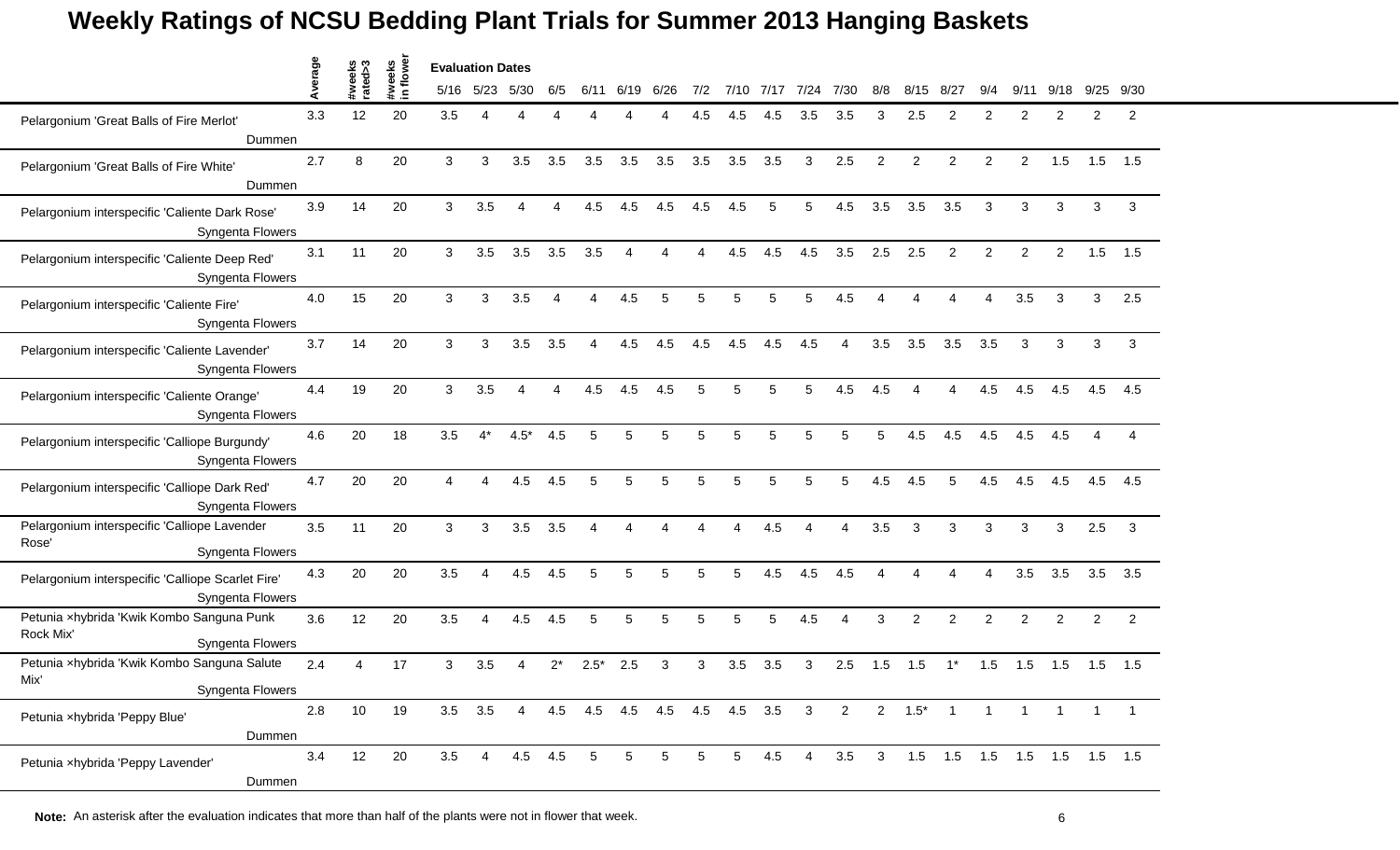|                                                 |        | Average |                   |                    | <b>Evaluation Dates</b> |      |                |     |      |                 |      |                        |         |             |                        |                |                        |              |                |                |                |                |                |                |
|-------------------------------------------------|--------|---------|-------------------|--------------------|-------------------------|------|----------------|-----|------|-----------------|------|------------------------|---------|-------------|------------------------|----------------|------------------------|--------------|----------------|----------------|----------------|----------------|----------------|----------------|
|                                                 |        |         | #weeks<br>rated>3 | #weeks<br>in flowe | 5/16                    | 5/23 | 5/30           | 6/5 | 6/11 | 6/19            | 6/26 | 7/2                    | 7/10    | 7/17        | 7/24                   | 7/30           | 8/8                    | 8/15         | 8/27           | 9/4            | 9/             | 9/18           | 9/25           | 9/30           |
| Petunia xhybrida 'Peppy Neon'                   |        | 3.5     | 14                | 20                 | 3.5                     | 3.5  | 4              |     | 4.5  | 4.5             | 4.5  | 4.5                    | 4.5     | 4.5         |                        | Δ              | 3.5                    | 3.5          | 3              | 2.5            | 2.5            | 2              | 1.5            | 1.5            |
|                                                 | Dummen |         |                   |                    |                         |      |                |     |      |                 |      |                        |         |             |                        |                |                        |              |                |                |                |                |                |                |
| Petunia xhybrida 'Peppy Purple'                 |        | 3.7     | 13                | 20                 | 3.5                     | 4    | 4.5            | 4.5 | 5    | 5               | 5    | 5                      | 5       | 4.5         | $\boldsymbol{\Lambda}$ | 4              | 3.5                    | 2.5          | $\overline{2}$ | 2.5            | 2.5            | 2.5            | $\overline{2}$ | 1.5            |
|                                                 | Dummen |         |                   |                    |                         |      |                |     |      |                 |      |                        |         |             |                        |                |                        |              |                |                |                |                |                |                |
| Petunia xhybrida 'Peppy Red'                    |        | 2.8     | 10                | 20                 | 3                       | 3.5  | 4              | 4   | 4.5  | 4.5             | 4.5  | 4.5                    | 4       | Δ           | 3.5                    | 3              | 2.5                    | 1.5          | 1.5            | $\overline{1}$ | $\mathbf 1$    | $\overline{1}$ | 0.5            | 0.5            |
|                                                 | Dummen |         |                   |                    |                         |      |                |     |      |                 |      |                        |         |             |                        |                |                        |              |                |                |                |                |                |                |
| Petunia xhybrida 'Potunia Plus Papaya'          |        | 3.4     | 12                | 20                 | 3                       | 3.5  | 4              |     | 4.5  | 4.5             | 4.5  | 4.5                    | 4.5     | 4.5         | 4.5                    | 4.5            | 3.5                    | 3            | $\overline{a}$ | 2.5            | $\overline{2}$ | 1.5            | 1.5            | 1.5            |
|                                                 | Dummen |         |                   |                    |                         |      |                |     |      |                 |      |                        |         |             |                        |                |                        |              |                |                |                |                |                |                |
| Petunia xhybrida 'Potunia Plus Pinkalicious'    |        | 3.4     | 13                | 20                 | 3.5                     | 3.5  | 4              |     |      | 4.5             | 4.5  | 4.5                    | 5       | 4.5         | 4.5                    | 4              | 3.5                    | 3            | 3              | $\mathcal{P}$  | 2              | $\overline{2}$ |                |                |
|                                                 | Dummen |         |                   |                    |                         |      |                |     |      |                 |      |                        |         |             |                        |                |                        |              |                |                |                |                |                |                |
| Petunia xhybrida 'Potunia Plus Yellow'          |        | 3.3     | 11                | 20                 | 3                       | 3    | 3.5            | 4   | Δ    | 4.5             | 4.5  | 4.5                    | 5       | 5           | $\Delta$               | 4              | 3.5                    | 2.5          | $\overline{2}$ | $\overline{2}$ | $\overline{2}$ | $\overline{2}$ | 1.5            | 2              |
|                                                 | Dummen |         |                   |                    |                         |      |                |     |      |                 |      |                        |         |             |                        |                |                        |              |                |                |                |                |                |                |
| Petunia xhybrida 'Queen Bee '                   |        | 3.1     | 11                | 17                 | 3.5                     | 4    | 4              | 4.5 | 5    | 5               | 4.5  | 4.5                    | 4.5     | 4.5         | 3.5                    | 3              | 2.5                    | $1.5*$       | $1.5*$         | $1.5*$         | 1.5            | $\overline{1}$ | 0.5            | 0.5            |
|                                                 | Dummen |         |                   |                    |                         |      |                |     |      |                 |      |                        |         |             |                        |                |                        |              |                |                |                |                |                |                |
| Petunia xhybrida 'Surprise Marine'              |        | 2.8     | 10                | 20                 | 3.5                     | Δ    | Δ              |     |      |                 |      | $\boldsymbol{\Lambda}$ | 4.5     | 3.5         | 3                      | $\overline{2}$ | $\overline{2}$         | 1.5          | 1.5            | 1.5            | $\overline{1}$ |                |                |                |
|                                                 | Dummen |         |                   |                    |                         |      |                |     |      |                 |      |                        |         |             |                        |                |                        |              |                |                |                |                |                |                |
| Petunia xhybrida 'Surprise Yellow'              |        | 3.2     | 12                | 20                 | 3.5                     | Δ    | 4.5            | 4.5 |      | 5               | 4.5  | 4.5                    | 4.5     | 4.5         |                        | 3.5            | 3                      | 2            | 1.5            | 1.5            |                |                |                | 0.5            |
|                                                 | Dummen |         |                   |                    |                         |      |                |     |      |                 |      |                        |         |             |                        |                |                        |              |                |                |                |                |                |                |
| Petunia xhybrida 'Sweetunia Black Satin'        |        | 2.9     | 10                | 20                 | 3.5                     | 3.5  | $\overline{4}$ | 4   | 4.5  | 4.5             | 4.5  | 4.5                    | 4.5     | 3.5         | 3                      | $\overline{2}$ | $\overline{2}$         | 2            | 1.5            | 1.5            | 1.5            | 1.5            | $\overline{1}$ | 0.5            |
|                                                 | Dummen |         |                   |                    |                         |      |                |     |      |                 |      |                        |         |             |                        |                |                        |              |                |                |                |                |                |                |
| Petunia xhybrida 'Sweetunia Bubble Gum'         |        | 3.7     | 14                | 20                 | 3.5                     | 3.5  | 4              | 4.5 | 4.5  | 5               | 4.5  | 4.5                    | 4       | 4.5         | 4.5                    | 4              | $\boldsymbol{\Lambda}$ | 3.5          | 3              | 3              | 3              | 3              | $\overline{2}$ | 1.5            |
|                                                 | Dummen |         |                   |                    |                         |      |                |     |      |                 |      |                        |         |             |                        |                |                        |              |                |                |                |                |                |                |
| Petunia xhybrida 'Sweetunia Electric Violet'    |        | 2.8     | 10                | 18                 | 3.5                     | 3.5  | 4              | 4.5 | 4.5  | 5               | 4.5  | 4.5                    | 4.5     | 4           | 3                      | 2.5            | $\overline{c}$         | 1.5          | $1^*$          | $1^*$          | 0.5            | 0.5            | 0.5            | 0.5            |
|                                                 | Dummen |         |                   |                    |                         |      |                |     |      |                 |      |                        |         |             |                        |                |                        |              |                |                |                |                |                |                |
| Petunia xhybrida 'Sweetunia Fuschia Queen'      |        | 3.5     | 11                | 20                 | 3                       | 3    | 3.5            | 3.5 |      |                 | 4.5  |                        | 5       |             | 4.5                    |                | 3.5                    | 3            | 2.5            | 2.5            | 2.5            | 2.5            | $\overline{2}$ | $\overline{2}$ |
|                                                 | Dummen |         |                   |                    |                         |      |                |     |      |                 |      |                        |         |             |                        |                |                        |              |                |                |                |                |                |                |
| Petunia xhybrida 'Sweetunia Strawberry Morning' |        | $3.6\,$ | 13                | 20                 | 3.5                     | 3.5  | 4              | 4.5 | 5    | $5\phantom{.0}$ | 4.5  |                        | 4.5 4.5 | 4.5         | 4.5                    | $\overline{4}$ |                        | $3.5$ 2.5    | $\mathbf{3}$   | 2.5            | $\overline{2}$ | $\overline{2}$ | $\overline{2}$ | 1.5            |
|                                                 | Dummen |         |                   |                    |                         |      |                |     |      |                 |      |                        |         |             |                        |                |                        |              |                |                |                |                |                |                |
| Petunia xhybrida 'Sweetunia White Merlot'       |        | 3.4     | 12                | 20                 | 3 <sup>7</sup>          | 3.5  | 4              |     |      | 4.5 4.5         | 4.5  | 5                      | 5       | $5^{\circ}$ |                        | 4.5 4.5        | $\overline{4}$         | $\mathbf{3}$ | 2.5            | $\overline{2}$ |                | $1.5$ 1.5      | $\overline{1}$ | 0.5            |
|                                                 | Dummen |         |                   |                    |                         |      |                |     |      |                 |      |                        |         |             |                        |                |                        |              |                |                |                |                |                |                |